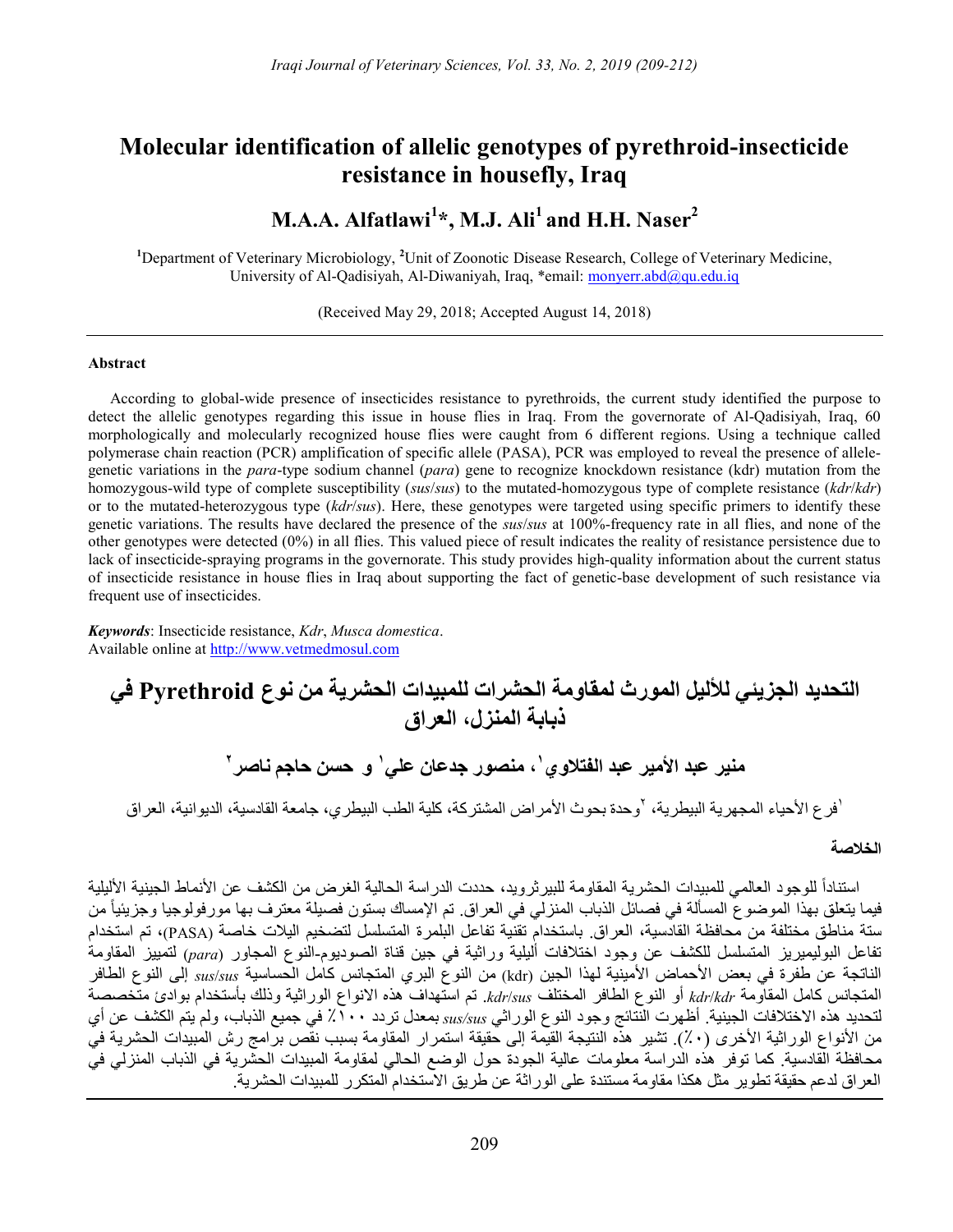#### **Introduction**

Because insecticides help in reducing the effect of vector-borne diseases, therefore, insecticide-resistance is a dangerous problem that affects environment and its components especially humans, plants, and animals. This problem costs countries around the world about billions of dollars due to the use of not-working chemicals to eradicate insects. This economic-destroying issue could also add dangerous threats to humans, plants, and animals via the persistence and escalating ability of these insects to transmit and store several infectious agents. This ability might induce developing new set of infectious agents that would not be controlled easily (1-4). House flies, *Musca* domestica, are wide-spread vector that affects human, plants, and animals, and could transfer many fly-borne diseases such as Vibrio cholera, hundreds of fungi, parasites and Escherichia coli O157:H7 (5-9). The problem of resistance by house flies against pyrethroid-based insecticides is increasingly present in the world. The voltage-gated sodium channel (Vssc) plays an important role as a primary target for pyrethroid effect in house flies; however, this target is exposed to certain mutation to insert phenylalanine rather than the original leucine at the residue 1014. This phenylalanine-based replacement is recognized as the kdr-gene mutation (10-13). This issue of allelegenotype mutation has been studied in areas of the world but not in Iraq. For this purpose, this study was performed to recognize the knockdown resistance (kdr) mutation from the homozygous-wild type of complete susceptibility (sus/sus) to the mutated-homozygous type of complete resistance (kdr/kdr) or to the mutated-heterozygous type (kdr/sus) of the *para* gene in house flies in Iraq.

#### Materials and methods

### Sampling

From the governorate of Al-Qadisiyah, Iraq, 60 morphologically and molecularly recognized house flies were caught from 6 different regions. Samples were moved to a laboratory using clean and dry containers.

#### DNA extraction

For the purpose of extracting genomic DNA from flies, gSYAN® DNA extraction Kit (Bioneer Company, South Korea) was utilized to perform this process, and the insect protocol of this kit was followed. The quality and quantity of the isolated DNA were measured using NanoDrop spectrophotometer and then were followed by storing the DNA at -20  $\degree$ C to later complete the next step of PASA technique.

#### PCR amplification of specific allele (PASA)

The allelic-kdr mutations in the *para* gene were used to detect the genotypes of pyrethroid resistance in house flies, and the protocol for such analyses was adopted from (14). Two-specific primers of the outer allele, kdr1: AAGGATCGCTTCAAGG and kdr4: TTCACCCAGTTCTTAAAACGAG, were used to generate a 480bp-piece amplification as a house fly-recognition control. The specific primers for the inner allele, kdr2: TCGTGATCGGCAATT and kdr4: TTCACCCAGTTCTTAAAACGAG, were utilized to recognize the kdr-based amplification of a 280-bp piece. A specific set of primers for the inner allele, kdr1: AAGGATCGCTTCAAGG and kdr3: GTCAACTTACCACAAG, were employed to enhance the sus-based amplification of a 200 bp-sized piece. These sets of primers were purchased from Bioneer Company, South Korea.

#### Preparation of PCR mastermix

Recruiting the AccuPower® PCR PreMix kit (Bioneer Company, South Korea), PCR mastermix was produced following the company information that was accompanied with the kit. DNA polymerase 1U, dNTPs 250 µM, Tris-HCl (pH 9.0) 10 mM, KCl 30 mM,  $MgCl_2$  1.5 mM, stabilizer, and tracking dye were previously added in the tubes of the kit by the company. The information provided with the kit was followed to perform the mastermix preparation. Adding 2 µL of DNA and 1 µl 10 pmole from each primer to the above-mentioned tubes was performed, and then the total volume was brought up to  $20\mu$ l. A brief episode of mixing by vortexing was done. The thermocycler conditions were initial denaturation temperature of 94  $\mathbb C$  for 5 min, 35 cycles of the denaturation 94°C for 30 s, annealing 54°C for 30 s, and extension 72°C for 1m, and final extension at 72°C for 5m. Electrophoresis that recruited a 1%-agarose gel treated with ethidium bromide was performed to then be visualized under a UV illuminator.

#### Statistical analyses

The statistics was performed using fraction of total analysis. The results were plotted using GraphPad Prism 7.04 (GraphPad Software Inc., USA).

## **Results**

According to the PASA results, the study identified the presence of the sus/sus at 100%-frequency rate in all flies, and none of the other genotypes were detected (0%) in all flies. These results could be shown and noticed in figure 1 and 2. Figure 1 reveals that the control fragment was amplified at 480 bp in all the samples. Moreover, it shows that the genotype of wild type, sus/sus, has been amplified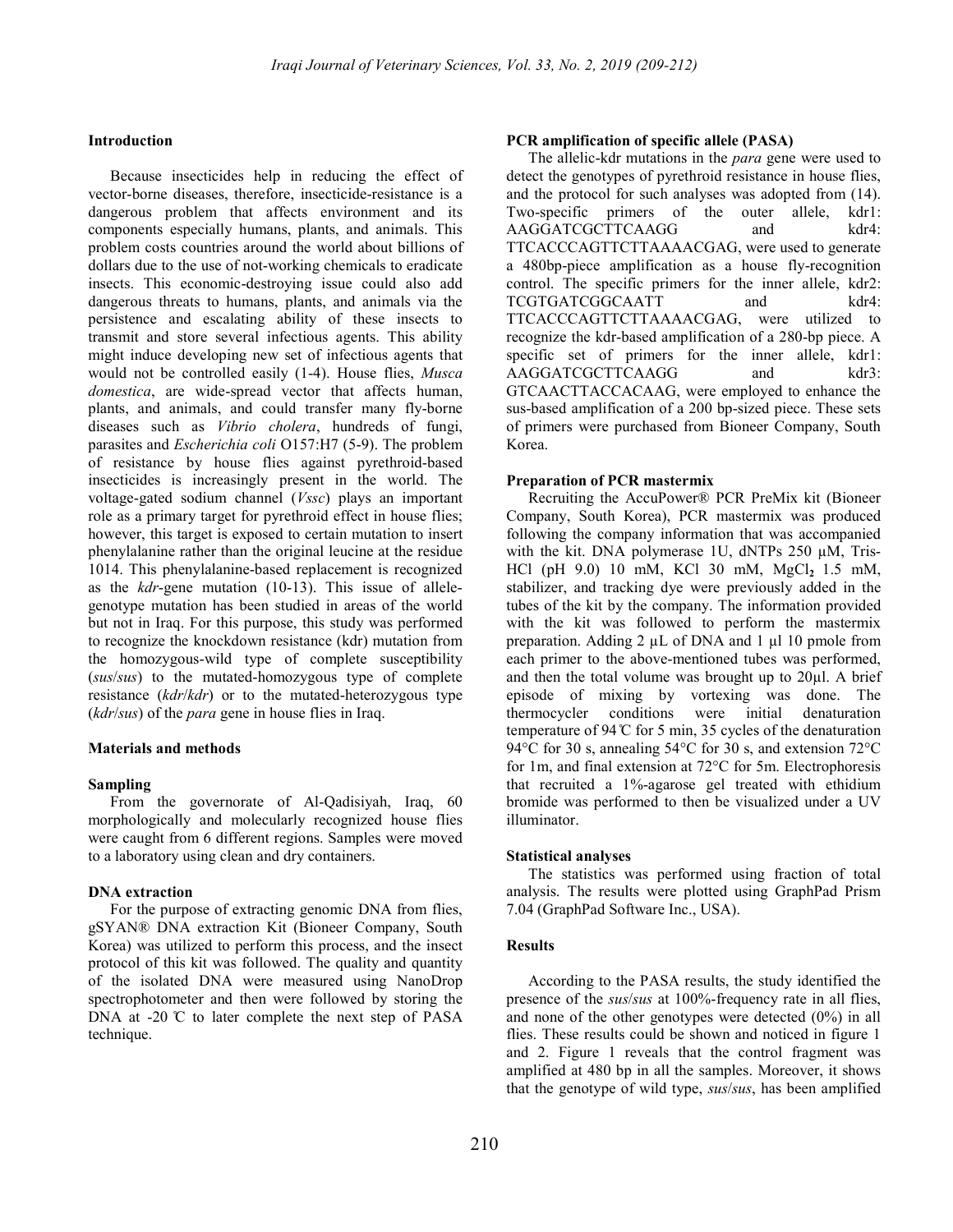in all the fly samples at 200 bp. However, none of the genotypes regarding kdr/kdr or kdr/sus was amplified in any sample. Figure 2 shows the percentages of these genotypes in the sampled flies.



Figure 1: Image of the electrophoresis of the kdr-based genotypes for 6 sampled local locations for the houseflies. Lane M is the ladder, 1500-100bp. Lanes 1 to 6 are the sampled locations for the houseflies, and they show the amplification of the homozygous-wild type of the para gene (sus/sus) at 200 bp using PASA technique.



Figure 2: Shows the percentages of the allelic variations of the kdr and the susceptibility to pyrethroid in the sampled flies.

Table 1: Shows the percentages of *kdr/kdr, kdr/sus*, and *sus/sus* in some Countries of the world

| Researcher  | 11  | kdr/kdr |      | kdr/sus |               | sus/sus |               |                          | Reference |
|-------------|-----|---------|------|---------|---------------|---------|---------------|--------------------------|-----------|
|             |     |         | $\%$ | n       | $\frac{0}{0}$ | n       | $\frac{0}{0}$ | Country                  |           |
| Our Study   | 60  |         |      |         |               | 60      | 100           | Iraq                     | Our       |
| <b>WHO</b>  | 20  |         |      |         |               | 20      | 100           | $\overline{\phantom{0}}$ |           |
| Huang et al | 743 | 338     | 45.5 | 267     | 36            | 138     | 23.9          | China                    |           |
| Al-Deeb     | 122 | 56      | 45.9 | 24      | 19.7          | 48      | 39.3          | United Emirates          | 14        |

n= number of tested flies.

#### **Discussion**

The current study results showed that all the house flies caught in the regions of the governorate carried the homozygous-wild genotype, *sus/sus*, and didn't carry any of the genotypes regarding kdr/kdr or kdr/sus. This means that our houseflies have no insecticide resistance based on the disappearance of the mutations, kdr/kdr or kdr/sus. If there is no exposure to insecticides, there is no development of resistance to these chemicals by house flies, and this fact supports our results. Table 1 identifies some studied regions in the world with different ratios of tested allelic variations of the para gene regarding the presence of the kdr or the sus genotypes (14,15) in which (15) agree with our result of no presence of the kdr-based allelic variations in all of their samples. However, Authors from China (15) indicate that there were 45.5%, 36%, and 23.9% of the kdr/kdr, kdr/sus, and sus/sus respectively. In addition, a researcher from United Emirates (14) detected that ratios of kdr/kdr,

kdr/sus, and sus/sus were 45.9%, 19.7%, and 39.3 respectively. The presence of the kdr/kdr and kdr/sus genotypes was explained via the frequent use of ineffective insecticides in these countries mentioned in the literature cited above (14,15). Because Iraq has no mass insecticideusing programs by responsible officials or by the local people in the governorate, house flies collected in our study had 0% presence of the *kdr/kdr* and/or *kdr/sus*. This study provides high-quality information about the current status of insecticide resistance in houseflies in Iraq but more globally about supporting the fact of genetic-base development of such resistance via frequent use of insecticides.

#### References

1. Ranson H, Lissenden N. Insecticide Resistance in African Anopheles Mosquitoes: A worsening situation that needs urgent action to maintain malaria control. Trends Parasitol. 2016;32(3):187-196. Doi: 10.1016/j.pt.2015.11.010.